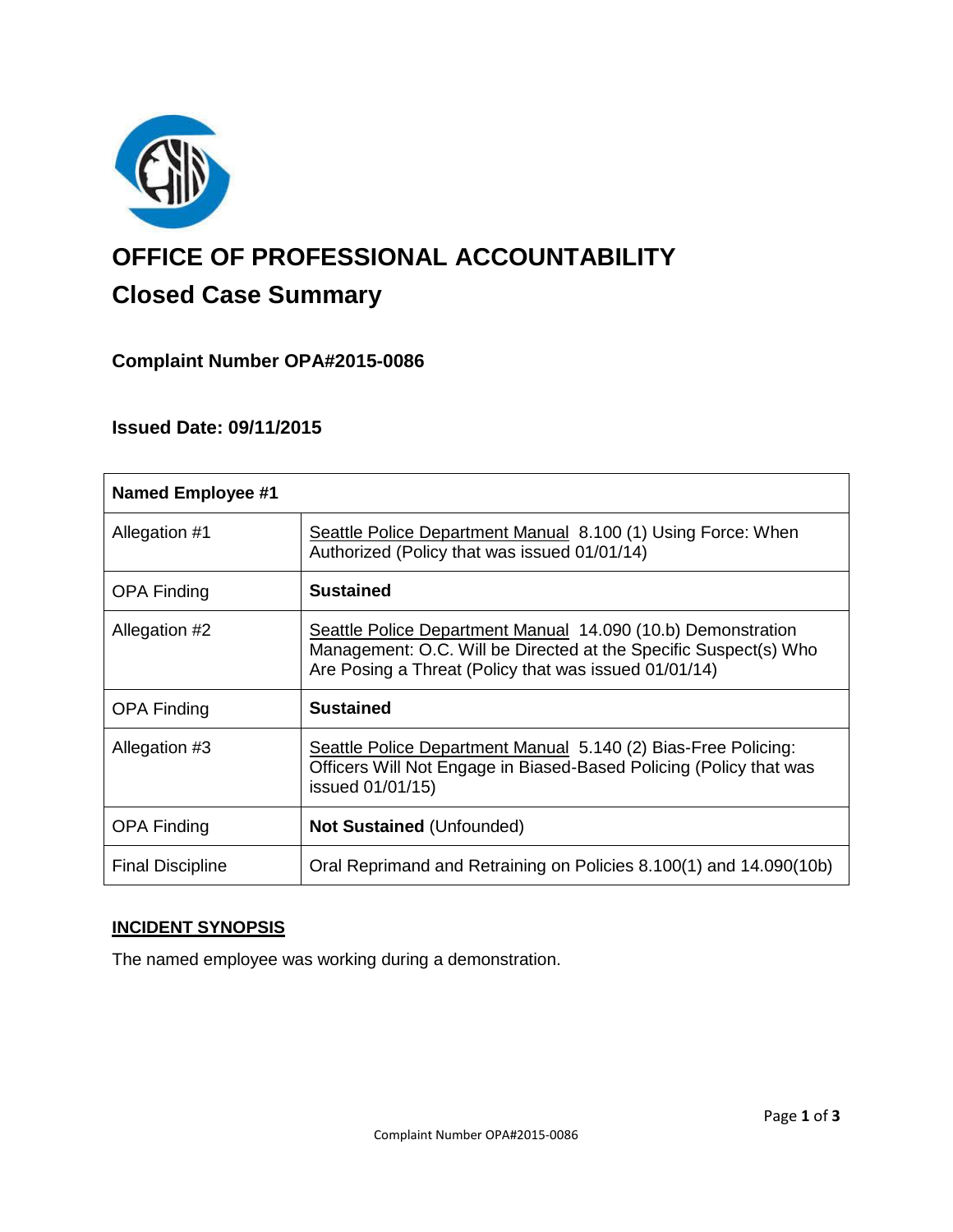## **COMPLAINT**

The complainant alleged that the named employee pepper-sprayed her adult son, who is black, while he was participating in a protest. She was speaking with her son on the phone when he was standing on a sidewalk next to his white friend when this occurred. The complainant alleged that her son was pepper-sprayed because he is black and the white friend was not pepper-sprayed.

## **INVESTIGATION**

The OPA investigation included the following actions:

- 1. Review of the complaint memo
- 2. Search for and review of all relevant records and other evidence
- 3. Interviews of SPD employees

# **ANALYSIS AND CONCLUSION**

The evidence showed that the named employee was escorting an unpermitted protest following a permitted march. The named employee was ordered to form a "mobile fence line" to prevent a group of individuals from entering the freeway. Several protesters had pushed past the mobile fence line and the named employee shouted "get back" several times. The named employee then used a generalized stream of OC spray in a sweeping motion towards people walking laterally to her, hitting at least two individuals and possibly others with the spray. An officer shall only use the force reasonable, necessary, and proportionate to effectively bring an incident or person under control, while protecting the lives of the officer or others. The individuals that were sprayed were not acting in a manner that suggested that they posed a specific threat based on posture, words or other actions. In addition, OC spray may only be directed at a specific suspect posing a threat, and that officers deploying OC spray will attempt to limit collateral exposure to non-involved parties. At the time of this incident, an officer went to the ground and was injured. The totality of circumstances was reviewed during the investigation.

### **FINDINGS**

#### **Named Employee #1**

#### Allegation #1

The weight of the evidence showed that the named employee's use of OC spray against the subject was not reasonable, necessary or proportional. Therefore a **Sustained** finding was issued for *Using Force: When Authorized.*